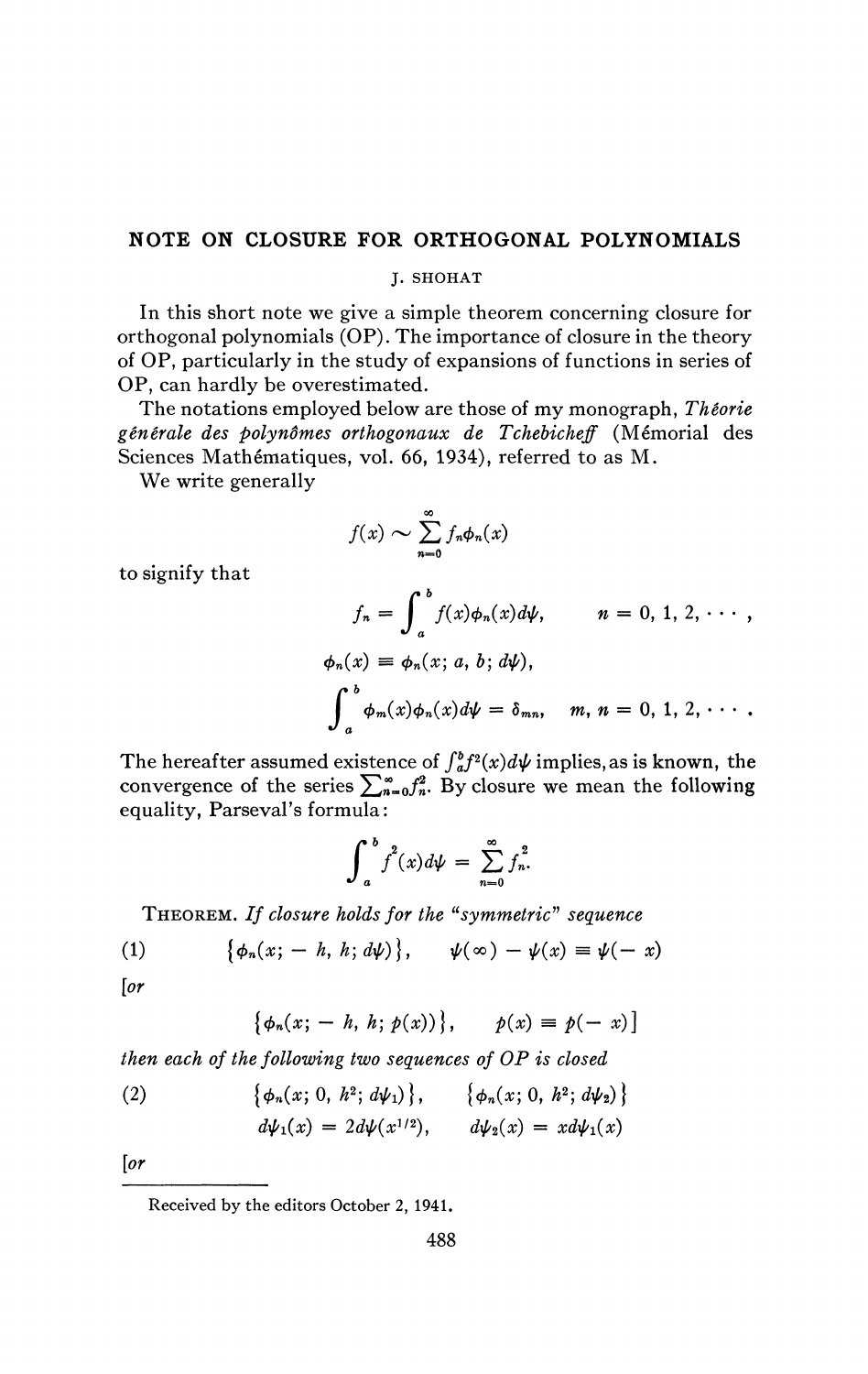$$
\{\phi_n(x; 0, h^2; p_1(x))\}, \{\phi_n(x; 0, h^2; p_2(x))\}
$$
  

$$
p_1(x) = x^{-1/2}p(x^{1/2}), \qquad p_2(x) = xp_1(x)],
$$

*and conversely.* 

It suffices to give the proof for  $d\psi(x)$  proper, for the case where  $d\psi(x) = p(x)dx$  is quite similar.

We have, for any  $n = 0, 1, 2, \cdots$  [M, pp. 19-20],

(3) 
$$
\phi_{2n}(x; -h, h; d\psi) \equiv \phi_n(x^2; 0, h^2; d\psi_1), \phi_{2n+1}(x; -h, h; d\psi) \equiv x\phi_n(x_n^2; 0, h^2; d\psi_2).
$$

This yields at once, for any  $n = 0, 1, 2, \cdots$ ,

$$
f_{2n} = \int_{-h}^{h} f(x)\phi_{2n}(x; - h, h; d\psi)d\psi
$$
  
= 
$$
\int_{0}^{h^{2}} F_{1}(x)\phi_{n}(x; 0, h^{2}; d\psi_{1})d\psi_{1} \equiv f_{n, 1},
$$
  

$$
f_{2n+1} = \int_{0}^{h} f(x)\phi_{2n+1}(x; - h, h; d\psi)d\psi
$$

**(4)** 

$$
f_{2n+1} = \int_{-h}^{h} f(x)\phi_{2n+1}(x; - h, h; d\psi)d\psi
$$
  
= 
$$
\int_{0}^{h^2} F_2(x)\phi_n(x; 0, h^2; d\psi_2)d\psi_2 \equiv f_{n,2},
$$

where

(5) 
$$
F_1(x^2) = \frac{f(x) + f(-x)}{2}
$$
,  $xF_2(x^2) = \frac{f(x) - f(-x)}{2}$ .

We have further

$$
f(x) = F_1(x^2) + xF_2(x^2) \sim \sum_{n=0}^{\infty} f_n \phi_n(x; -h, h; d\psi).
$$

Making use of  $(3)$ ,  $(4)$  and  $(5)$ , we get readily

$$
F_1(x^2) \sim \sum_{n=0}^{\infty} f_{2n} \phi_{2n}(x; -h, h; d\psi),
$$
  

$$
xF_2(x^2) \sim \sum_{n=0}^{\infty} f_{2n+1} \phi_{2n+1}(x; -h, h; d\psi),
$$
  
(6)  

$$
F_1(x) \sim \sum_{n=0}^{\infty} f_{n,1} \phi_n(x; 0, h^2; d\psi_1),
$$
  

$$
F_2(x) \sim \sum_{n=0}^{\infty} f_{n,2} \phi_n(x; 0, h^2; d\psi_2),
$$